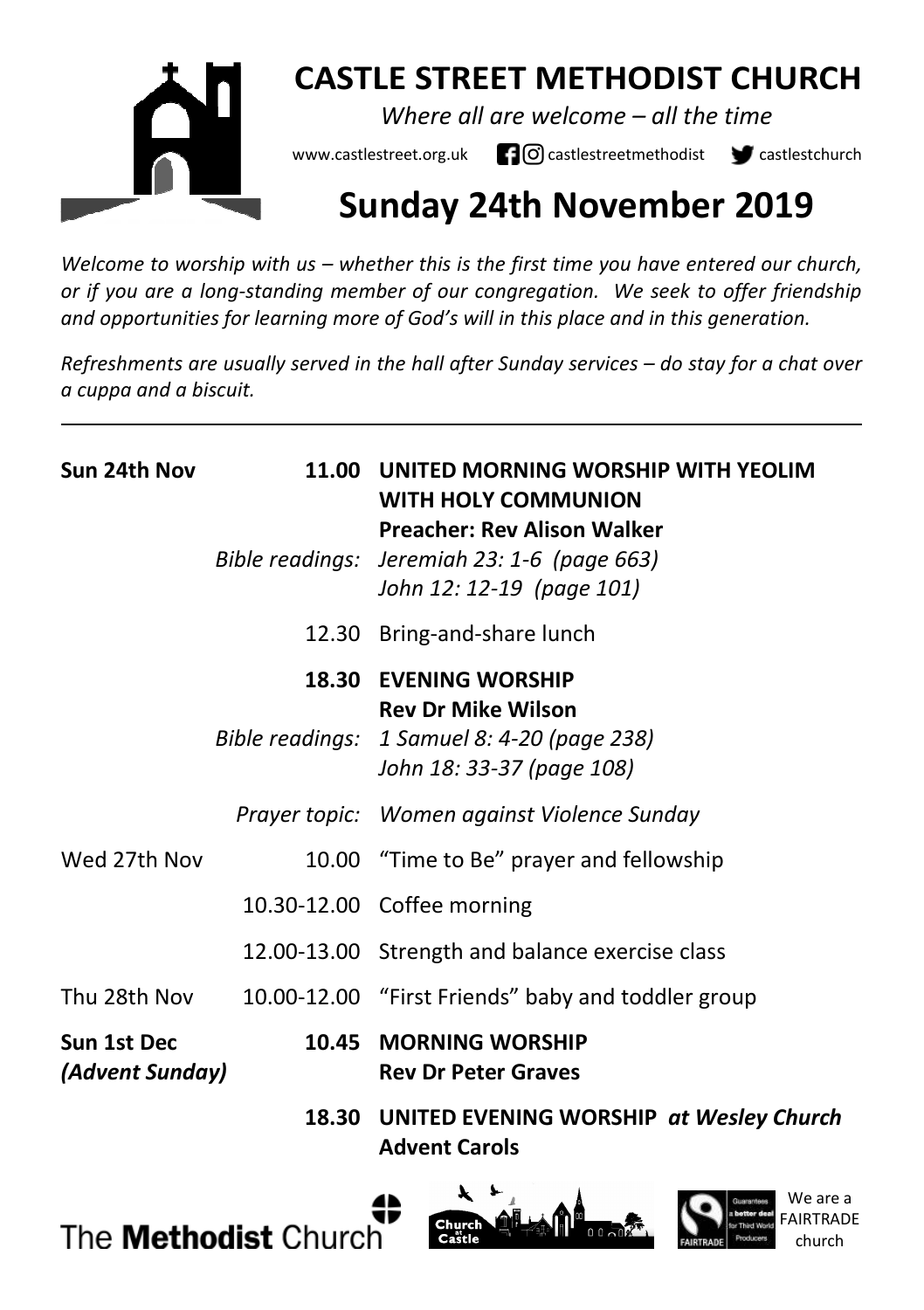### **Welcome to Castle Street Methodist Church!**

If you are worshipping with us for the first time, please make yourself known to one of the stewards and pick up a welcome leaflet. All people of this church are part of the ministry, led by the Revd Alison Walker who may be contacted electronically via the church website or by telephone on (01223) 872 862.

Our church magazine *Castle View* contains more details of events taking place each month – please pick up a copy of the latest issue.

There is a **Prayer Request** book at the back of the church, which is used during services and at prayer meetings – but remember it is on display for anyone in the church to read, so please respect the privacy of those concerned and avoid including names and other personal details unless specifically requested.

#### **Church hustings for the General Election – next Saturday (30th November)**

The main candidates for the City of Cambridge constituency have asked that the churches come together to support a "faith and values" themed hustings, and the Jubilee Centre is collaborating with Great St Mary's Church to organise the event. It will take place from 12 noon to 2pm. Chairing the event will be Roger Mosey, Master of Selwyn College and formerly Head of BBC Television News and Editor of *Today* on BBC Radio 4.

A Facebook event has been created, and people are encouraged to sign up through Eventbrite (see tinyurl.com/cam-churches-hustings) to manage numbers – both pages have more details, and list the other public hustings.

 $~\sim$ ~~~~~~~

#### **"Who is my Neighbour? An Evening with the 'Vicar of Baghdad'"**

Revd Canon Dr Andrew White will be speaking at St Philip's Church, Mill Road next Saturday evening (30th November). It starts at 6pm with a bring-and-share dinner, and the talk will conclude with a question-and-answer session. The event is being organised by Youth with a Mission (YWAM) Cambridge.

Revd Canon Dr Andrew White is an internationally-renowned peacemaker, facilitating dialogues between religious and political leaders, particularly in the Middle East, and is engaged in the work of interfaith reconciliation and conflict resolution around the globe. He served as the vicar of St George's Church, Baghdad until 2014, when he was ordered to leave due to the threat posed by ISIS. He now directs a foundation caring for the physical and pastoral needs of Iraqi refugees in Jordan as well as travelling extensively to speak, advise and lecture at various academic, political and religious forums.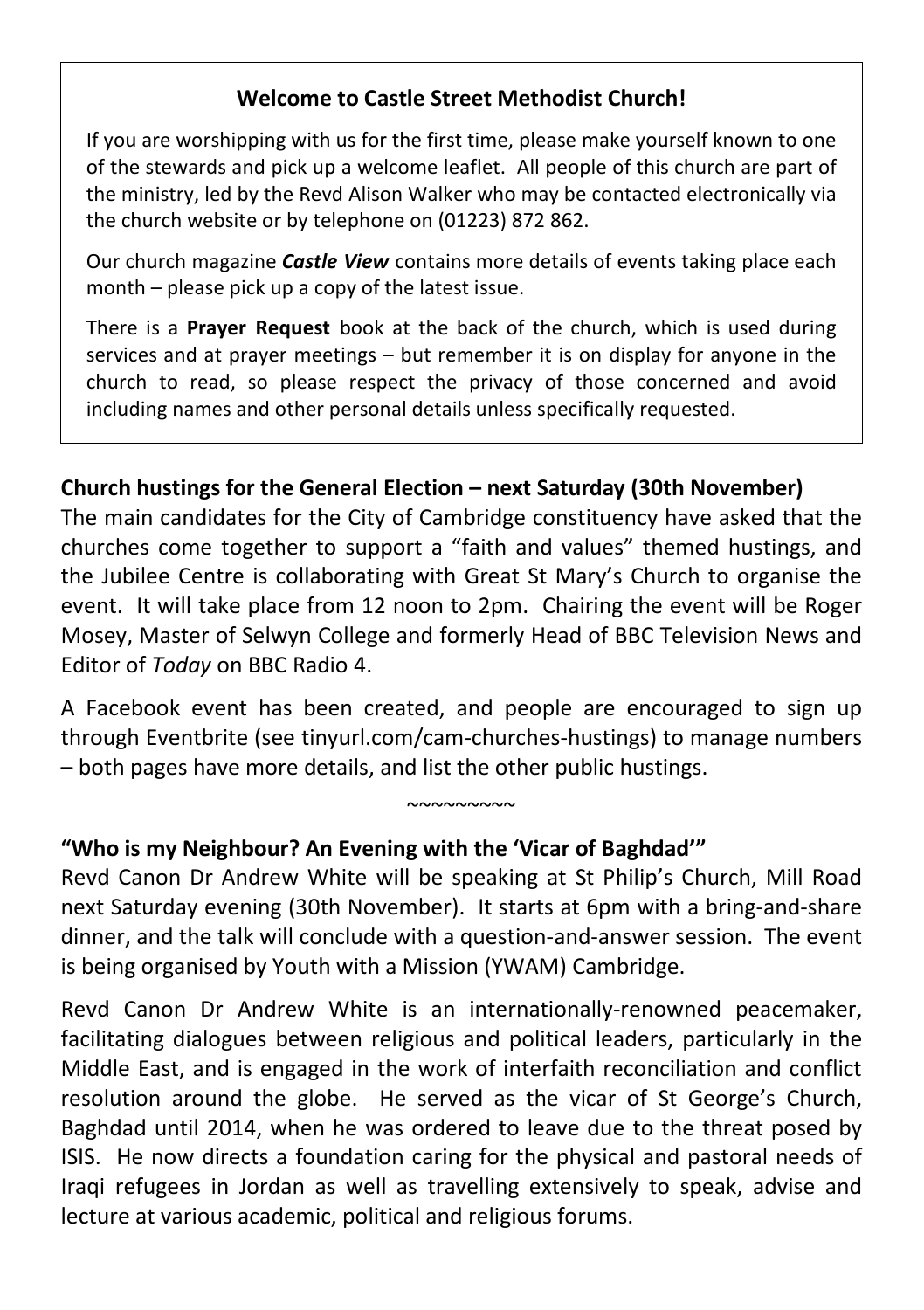## **St Giles' Christmas Tree Festival 2019 – "Hope for the Future"**

This annual event opens next weekend, and runs until the following Sunday. The Grand Opening takes place on Friday (29th November) at 6pm, with the Mayor of Cambridge, Cllr Gerri Bird doing the honours; there will be a Blessing of the Trees, and music from Quadriga, with mulled wine and mince pies being served.

St Giles' Church will then be open between 10am and 4pm every day from Saturday 30th November until Sunday 8th December (although please be aware of any services taking place on the Sundays). Admission is free, and refreshments will be available from 12 noon.

Other associated events taking place during this time are:

- Sat 30th Nov, 12.00-16.30: Christmas Mini-market, with light lunches and seasonal refreshments available.
- Sat 30th Nov, 13.00-16.30: Scandinavian Wreath-Making and Danish Paper Hearts Workshops. £20 charge for all materials and refreshments, but bring your own secateurs and scissors.
- Sun 1st Dec, 15.30: Advent Carol Service by candlelight, with Cantores (conducted by Jeremy Wong), followed by afternoon tea.
- Wed 4th Dec, 14.00-16.30: Enjoy a seasonal Tea Among the Trees, and relax with a piano accompaniment by Colin Floodgate.
- Sat 7th Dec, 15.00-16.30: Children's Party, with a visit from Father Christmas.

We at Castle Street always decorate a tree, and this year the plan is to cover our tree in Christian hope and encouragement. We would like people to write, preferably by hand (but printed is OK), on A6 paper (quarter A4 – paper of the correct size will be available) their favourite verse or couple of verses from the Bible about hope, encouragement or good news (include the Bible reference on it). The more we get the better, so don't feel limited to just one – but only one per piece of paper please. The hope is that everyone visiting the Christmas Tree Festival will be able to take away a message of hope from our tree. There will be a box at the back to church to collect them, along with some pre-cut pieces of paper. They are needed no later than this coming Thursday (28th November).

#### **"Fireside" at Wesley Methodist Church – Tuesday 3rd December at 2.45pm**

The speaker at this meeting will be Alan Fawcett, whose topic is "The Secrets of English Mediaeval Church Wall Paintings". Why, where, and when were they painted? Who painted them, and what did they portray? Where can you find them now? Alan will give the answers to all these questions. If you'd like to know more about the "Fireside" series, please speak to Amanda.

 $~\sim$  $\sim$  $\sim$  $\sim$  $\sim$  $\sim$